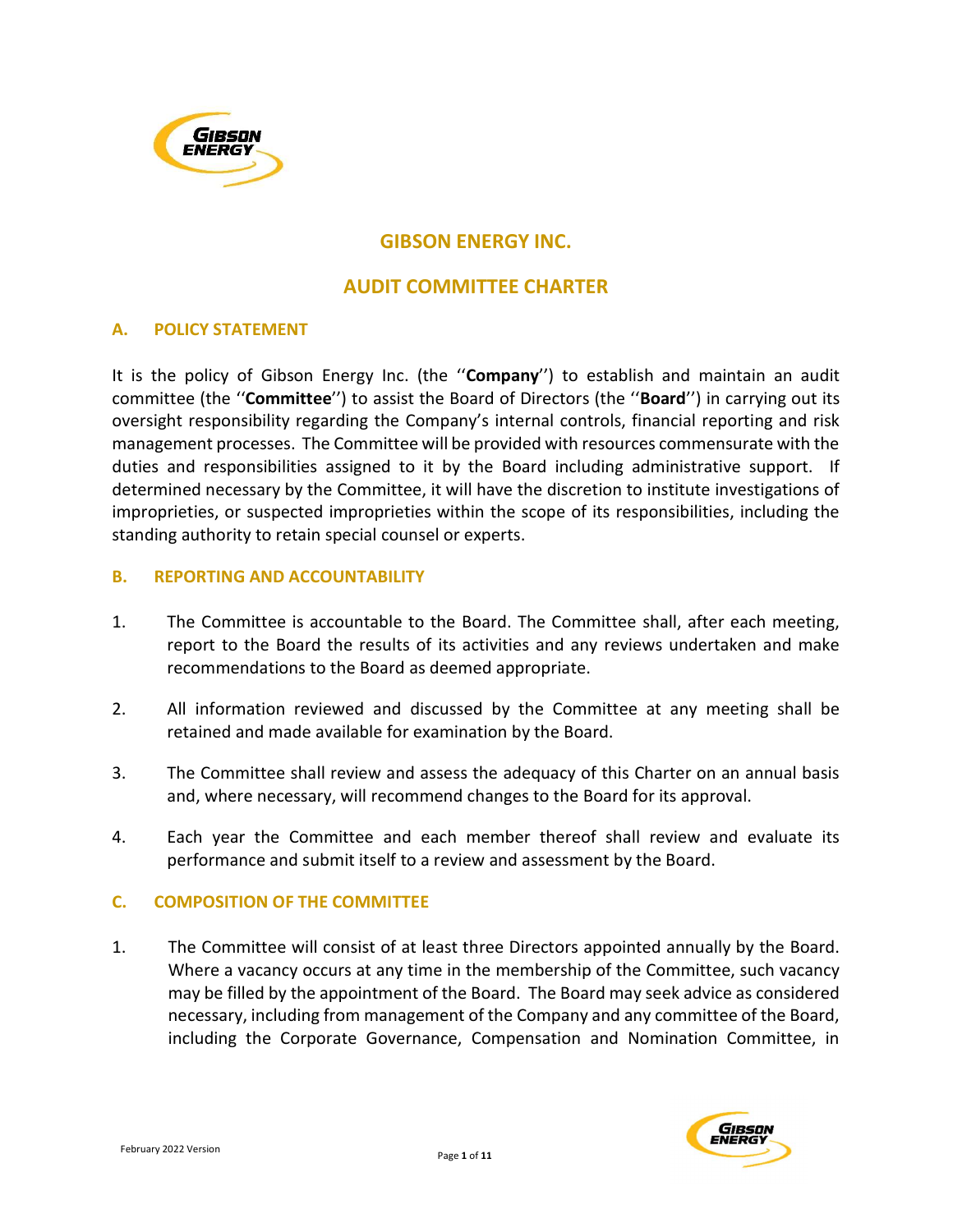

identifying qualified candidates. Each year the Board will designate one member as a chairman of the Committee (the ''Chair'').

- 2. Each director appointed to the Committee by the Board shall be independent (as defined by National Instrument 52-110 — Audit Committees (or any successor instrument) of the Canadian Securities Administrators (''NI 52-110'') except to the extent permitted by NI 52-110.
- 3. Each member of the Committee shall be ''financially literate'' as defined in NI 52-110. In order to be financially literate, a director must be, at a minimum, able to read and understand basic financial statements, and at least one member shall have ''accounting or related financial management expertise'', meaning the ability to analyze and interpret a full set of financial statements, including the notes attached thereto, in accordance with Canadian generally accepted accounting principles recognized by the Chartered Professional Accountants of Canada from time to time and applicable to publicly accountable enterprises (''GAAP'').
- 4. A director appointed by the Board to the Committee shall be a member of the Committee until replaced by the Board or until his or her resignation.

#### D. MEETINGS OF THE COMMITTEE

- 1. The Committee shall meet as often as it determines necessary, but not less frequently than quarterly at such times and places as may be designated by the Chair of the Committee and whenever a meeting is requested by the Board, a member of the Committee or a senior officer of the Company.
- 2. Notice of each meeting of the Committee shall be given by the Chair to each member of the Committee and to the external auditors of the Company, who shall be entitled to attend each meeting of the Committee and shall attend whenever requested to do so by a member of the Committee.
- 3. Notice of a meeting of the Committee shall:
	- (a) be in writing;
	- (b) state the nature of the business to be transacted at the meeting in reasonable detail, in the form of an agenda;
	- (c) to the extent practicable, be accompanied by copies of documentation to be considered at the meeting; and

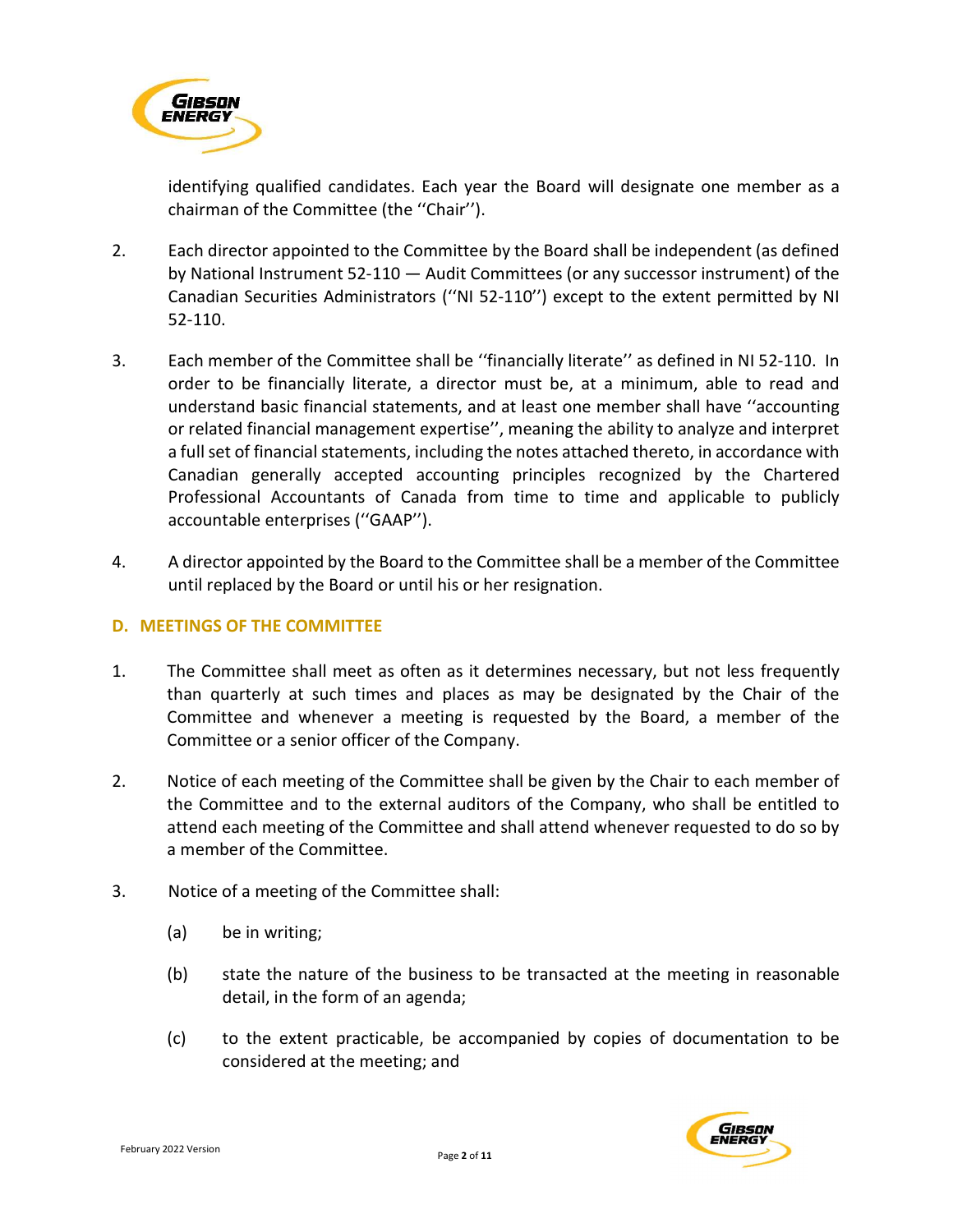

- (d) be given at least two business days prior to the time stipulated for the meeting or such shorter period as the members of the Committee may permit.
- 4. A quorum for a meeting of the Committee shall consist of a simple majority of the members of the Committee. However, it shall be the practice of the Committee to require review, and, if necessary, approval of certain important matters by all members of the Committee. The presence in person or by telephone of a majority of the Committee's members constitutes a quorum for any meeting.
- 5. The affirmative vote of a majority of the members of the Committee participating in any meeting of the Committee at which a majority of the members constituting a quorum are present is necessary for the adoption of any resolution.
- 6. A member or members of the Committee may participate in a meeting of the Committee by means of such telephonic, electronic or other communication facilities as permit all persons participating in the meeting to communicate adequately with each other. A member participating in such a meeting by any such means is deemed to be present at the meeting.
- 7. In the absence of the Chair of the Committee, the members of the Committee shall choose one of the members present to be Chair of the meeting. In addition, the Chair of the Committee shall choose one of the persons present to be the Secretary of the meeting.
- 8. The Chairman of the Board, directors of the Company who are not members of the Committee, senior management of the Company and other parties invited by the Committee may attend meetings of the Committee on a non-voting basis; however the Committee (a) shall meet with the external auditors independent of management, as necessary, in the sole discretion of the Committee, but in any event, not less than quarterly; and (b) may meet separately with management. The Committee may request any officer or employee of the Company or the Company's legal counsel to attend all or parts of a Committee meeting, or to meet with any members of, or consultants to, the Committee.
- 9. Minutes shall be kept of all meetings of the Committee and shall be signed by the Chair and the Secretary of the meeting. A report in respect of each meeting of the Committee shall be provided to the Board.

### E. DUTIES AND RESPONSIBILITIES

1. Committee's Authority

The Committee shall have the authority to:

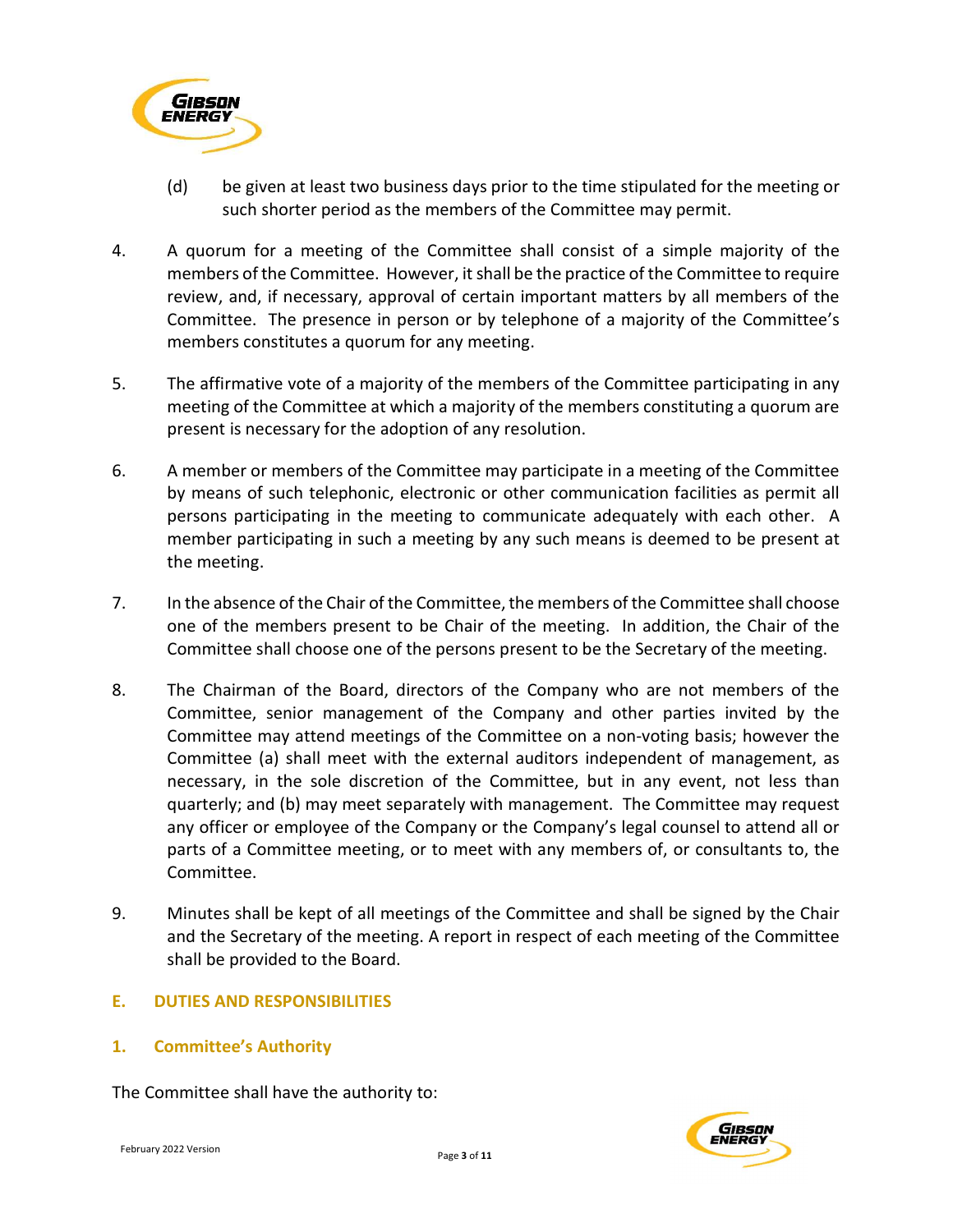

- (a) inspect any and all of the books and records of the Company, its subsidiaries and affiliates;
- (b) discuss with the management of the Company, its subsidiaries and affiliates and senior staff of the Company, any affected party and the external auditors, such accounts, records and other matters as any member of the Committee considers necessary and appropriate;
- (c) engage independent counsel and other advisors as it determines necessary to carry out its duties; and
- (d) set and pay the compensation for any advisors employed by the Committee.

#### 2. Oversight in Respect of Risk Management

- (a) identify and monitor the principal risks that could affect the financial reporting of the Company;
- (b) review and assess the adequacy of the Company's risk management policies, hedging policies, systems, controls and procedures with respect to the Company's principal business risks, and report regularly to the Board;
- (c) monitor the integrity of the Company's financial reporting process and system of internal controls regarding financial reporting and accounting compliance;
- (d) review the Company's: (i) privacy and data security risk exposures and measures taken to protect the confidentiality, integrity and availability of its management information systems, and (ii) information security including electronic data controls and computer security;
- (e) deal directly with the external auditors to approve external audit plans, other services (if any) and the external auditors' fees;
- (f) directly oversee the external audit process and results (in addition to items described in Section 5 below);
- (g) review the amount and terms of any insurance to be obtained or maintained by the Company with respect to risks inherent in its operations and potential

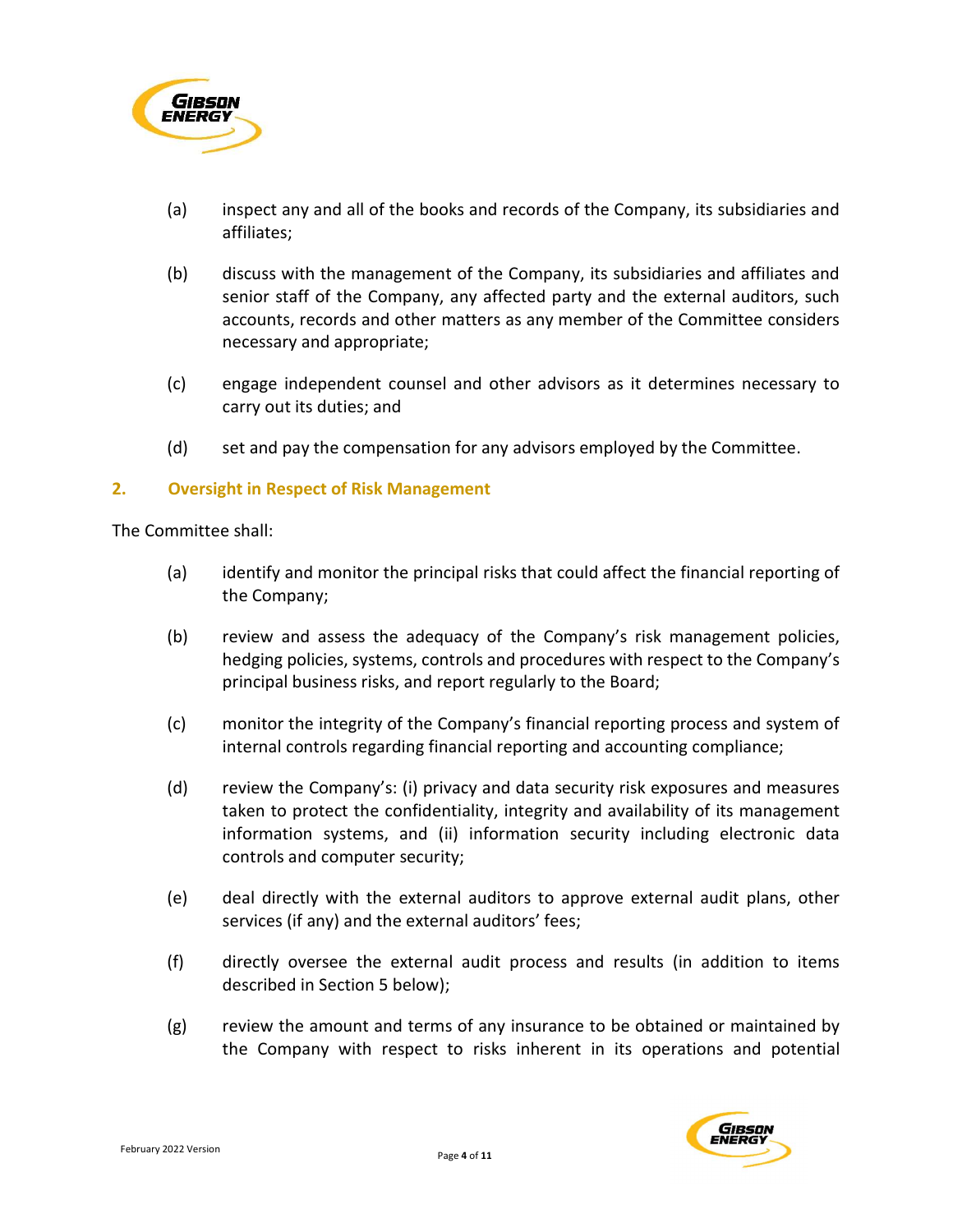

liabilities incurred by the directors or officers in the discharge of their duties and responsibilities;and

(h) provide an avenue of communication among the external auditors, management and the Board.

#### 3. Oversight in Respect of Internal Controls

- (a) monitor the quality and integrity of the Company's system of internal controls, disclosure controls and management information systems through discussions with management and the external auditors;
- (b) oversee the system of internal controls by: (i) consulting with the external auditors regarding the effectiveness of the Company's internal controls; (ii) monitoring policies and procedures for internal accounting and financial controls; (iii) obtaining from management adequate assurances that all statutory payments and withholdings have been made; and (iv) taking other actions as considered necessary;
- (c) review management's processes in place to prevent and detect fraud and illegality and oversee any investigations of alleged fraud and illegality relating to the Company's finances and any resulting actions;
- (d) be responsible for establishing, maintaining and reviewing on a periodic basis, procedures for: (i) the receipt, retention, and treatment of complaints received by the Company regarding accounting, internal accounting controls, or auditing matters; and (ii) the confidential, anonymous submission by employees of the Company of concerns regarding questionable accounting or auditing matters;
- (e) review and discuss with the Chief Executive Officer and Chief Financial Officer of the Company the procedures undertaken in connection with the Chief Executive Officer and Chief Financial Officer certifications for the annual and/or quarterly filings with applicable securities regulatory authorities;
- (f) review disclosures made by the Chief Executive Officer and Chief Financial Officer to the Company during their certification process for annual and/or quarterly financial statements with applicable securities regulatory authorities about any significant deficiencies in the design or operation of internal controls which adversely affect the Company's ability to record, process, summarize and report

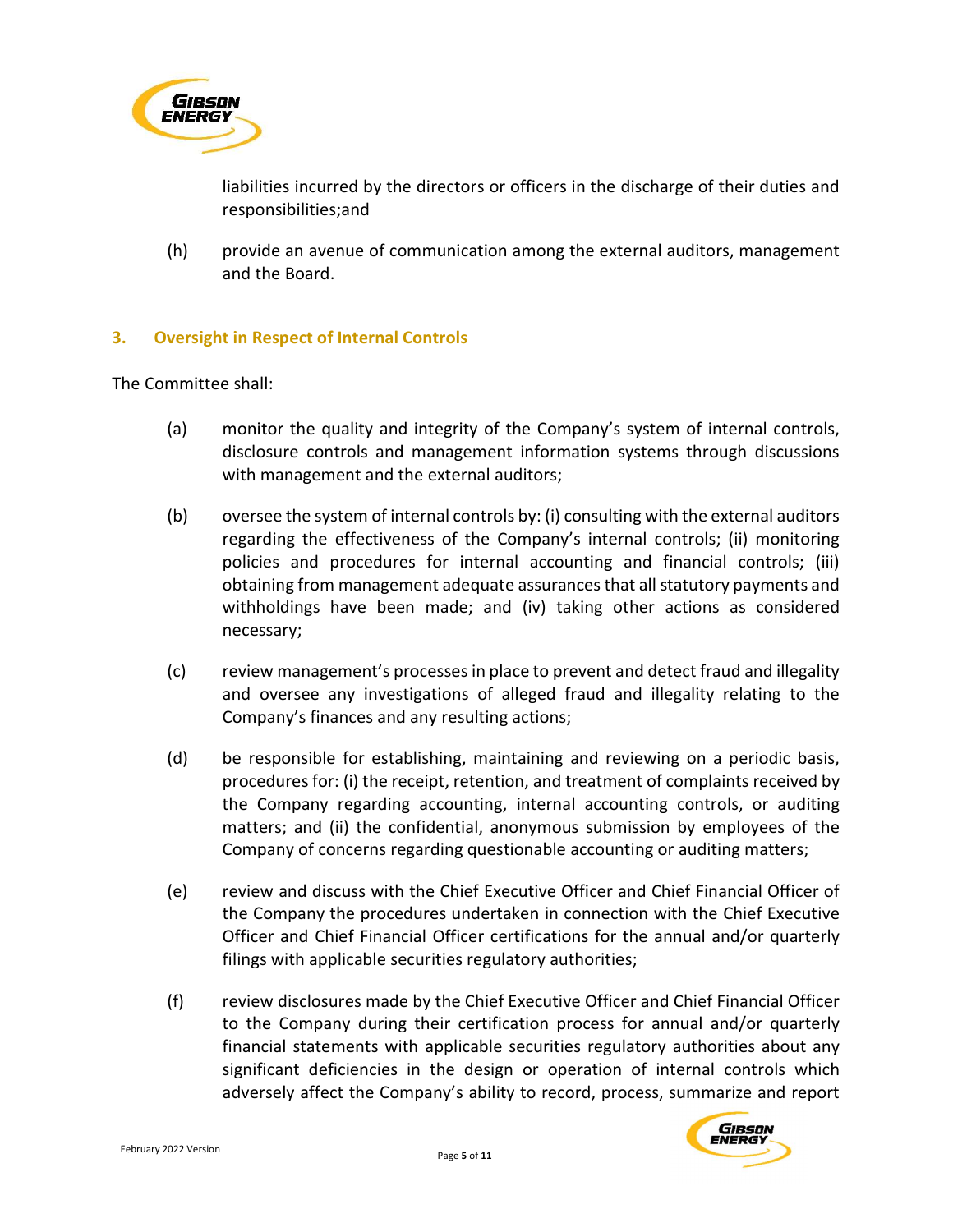

financial data or any material weaknesses in the internal controls, and any fraud involving management or other employees of the Company who have a significant role in the Company's internal controls; and

(g) review or satisfy itself that adequate procedures are in place for the review of the Company's public disclosure of financial information extracted from the Company's financial statements and periodically assess the adequacy of those procedures.

#### 4. Oversight in Respect of the External Auditors

- (a) receive confirmation from the external auditors as to their standing as a "participating audit firm" and their compliance with any restrictions or sanctions imposed by the Canadian Public Accountability Board as those concepts are set forth in National Instrument 52-108 – Auditor Oversight (or any successor instrument) of the Canadian Securities Administrators;
- (b) be directly responsible for overseeing the work of the external auditors (including the resolution of any disagreements between management and the external auditors regarding financial reporting), monitor the independence and performance of the external auditors, annually assess the quality of services provided by the external auditor and annually recommend to the Board the appointment and compensation of the external auditors or the discharge of the external auditors when circumstances are warranted;
- (c) consider the recommendations of management in respect of the appointment of the external auditors;
- (d) pre-approve all non-audit services to be provided to the Company by the external auditors, or the external auditors of the Company's subsidiaries;
- (e) approve the engagement letter for non-audit services to be provided by the external auditors or affiliates, together with estimated fees, and considering the potential impact of such services on the independence of the external auditors;
- (f) when there is to be a change of external auditors, review all issues and provide documentation related to the change, including the information to be included in the Notice of Change of Auditor and documentation required pursuant to National Instrument 51-102 —Continuous Disclosure Obligations (or any successor

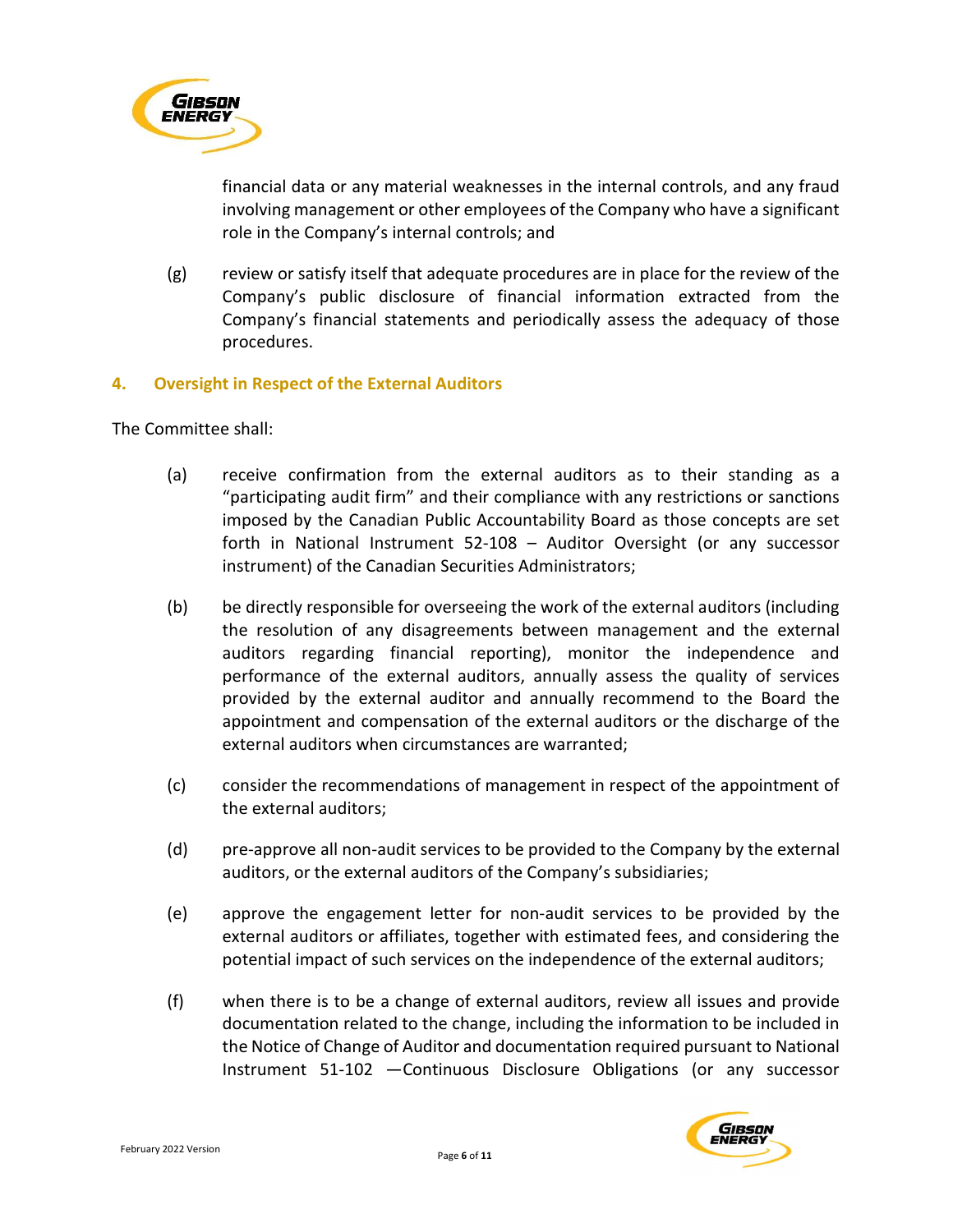

instrument) of the Canadian Securities Administrators and the planned steps for an orderly transition period;

- (g) as applicable, review any material issues raised by a quality control review of the external auditor and any issues raised by a government authority or professional authority investigation of the external auditor; and
- (h) review all reportable events, including disagreements, unresolved issues and consultations, as defined by applicable securities policies, on a routine basis, whether or not there is to be a change of external auditors.

#### 5. Oversight in Respect of the Annual Audit, Financial Disclosure and Accounting Practices

- (a) review the Company's audit plan with the external auditors and management;
- (b) discuss with management and the external auditors any proposed changes in major accounting policies, standards or principles, the presentation and impact of significant risks and uncertainties and key estimates and judgments of management that may be material to financial reporting;
- (c) review with management and the external auditors significant financial reporting issues arising during the most recent fiscal period and the resolution or proposed resolution of such issues;
- (d) review any problems experienced or concerns expressed by the external auditors in performing an audit, including any restrictions imposed by management or significant accounting issues on which there was a disagreement with management;
- (e) confirm through discussions with management and the external auditors that GAAP and all applicable laws or regulations related to financial reporting and disclosure have been complied with;
- (f) review any actual or anticipated litigation or other events, including tax assessments, which could have a material current or future effect on the Company's financial statements, and the disclosure of such in the financial statements;

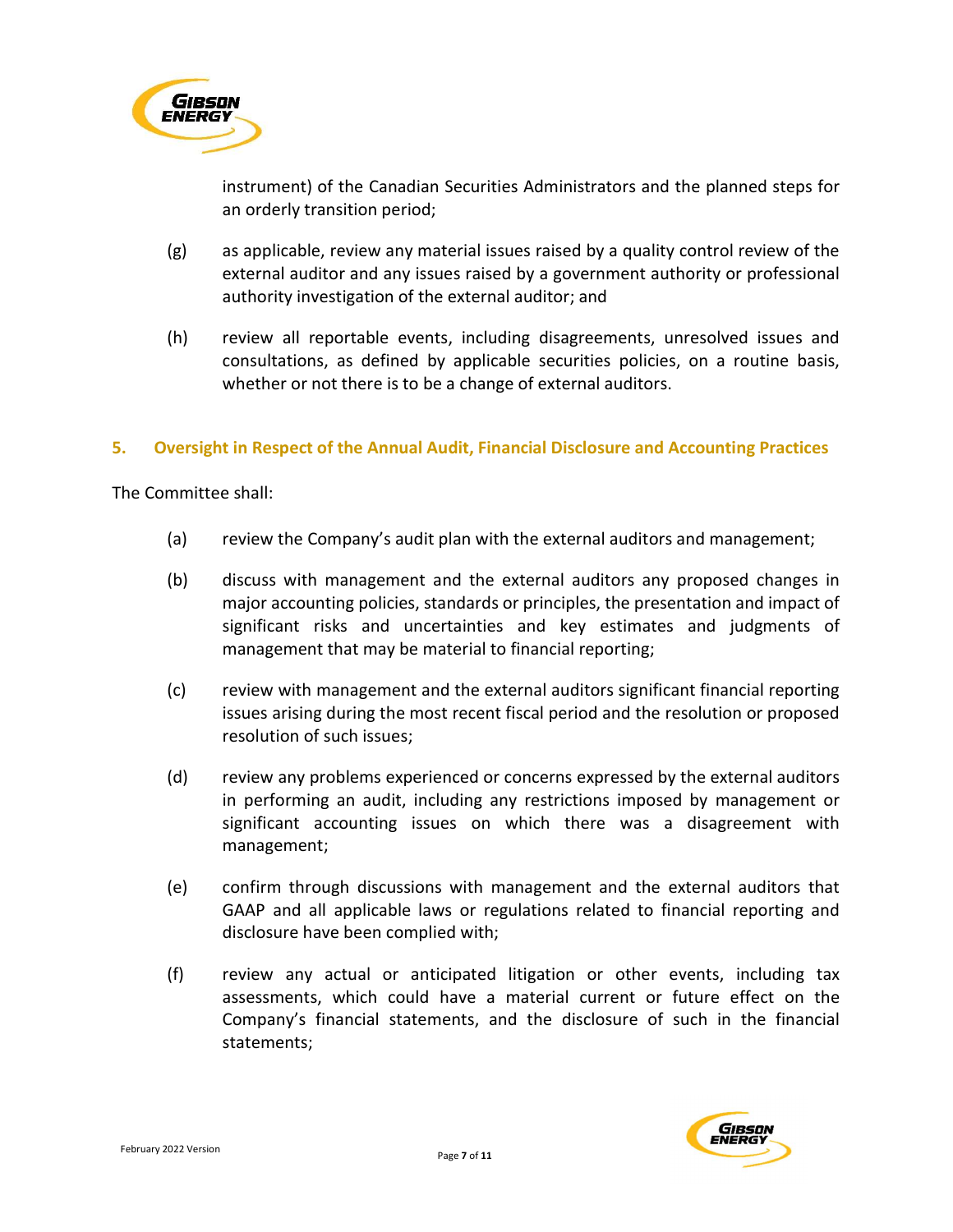

- (g) meet with management and the external auditors to review, and to recommend to the Board for approval prior to public disclosure, the audited annual financial statements and unaudited quarterly financial statements, including reviewing the report of the external auditors, the specific disclosures in the management's discussion and analysis, and the quarterly interim reports;
- (h) meet with management and the external auditors, as applicable, to review and discuss, and to recommend to the Board for approval prior to public disclosure:
	- (i) the annual information form;
	- (ii) the portions of the management proxy circular, for any annual or special meeting of shareholders, containing significant information within the Committee's mandate;
	- (iii) all audited and unaudited financial statements included in prospectuses or other offering documents;
	- (iv) all prospectuses and all documents which may be incorporated by reference in a prospectus, other than any pricing supplement issued pursuant to a shelf prospectus;
	- (v) any significant financial information respecting the Company contained in a material change report;
	- (vi) any unaudited interim financial statements, other than quarterly statements;
	- (vii) any audited financial statements, other than annual statements, required to be prepared regarding the Company or its subsidiaries or benefit plans if required to be made publicly available or filed with a regulatory agency;
	- (viii) each press release that contains significant financial information respecting the Company or contains estimates or information regarding the Company's future financial performance or prospects (such as annual and interim earnings press releases);
	- (ix) the type and presentation of information to be included in such press releases (in particular, the use of ''pro forma'' or ''adjusted'' non-GAAP information); and

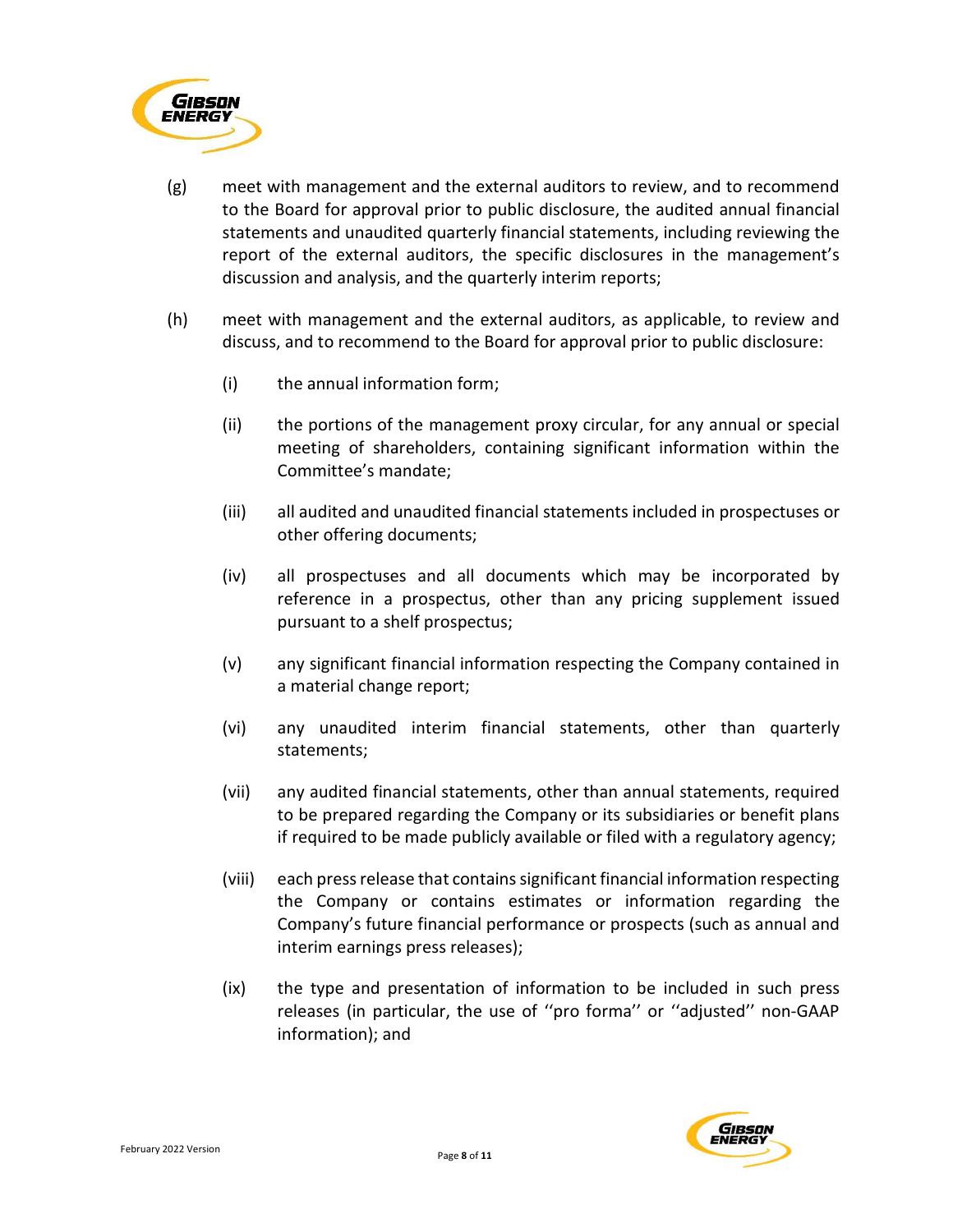

- (x) financial information and any earnings guidance proposed to be provided to analysts and rating agencies;
- (i) upon request and as applicable, review the external auditor's management comment letter and management's responses thereto and inquire as to any disagreements between management and external auditors; and
- (j) discuss with management the effect of any off-balance sheet transactions, arrangements, obligations and other relationships with unconsolidated entities or other persons that may have a material current or future effect on the Company's financial condition, changes in financial condition, results of operations, liquidity, capital expenditures, capital resources, or significant components of revenues and expenses.

#### 6. Oversight in Respect of Other Items

- (a) review the appointments of the Chief Financial Officer and any key financial managers who are involved in the financial reporting process;
- (b) enquire into and determine the appropriate resolution of any conflict of interest in respect of audit or financial matters which are directed to the Committee by any member of the Board, a shareholder of the Company, the external auditors or management;
- (c) periodically review with management the responsibilities, performance and effectiveness of the internal audit function of the Company;
- (d) review the Company's accounting and reporting of environmental costs, liabilities and contingencies;
- (e) review and approve the Company's hiring policies regarding partners, employees and former partners and employees of the present and former external auditors;
- (f) be responsible for meeting separately, on a periodic basis, with the internal auditors (or other personnel responsible for the internal audit function);
- (g) review legal and regulatory matters, including correspondence with, and reports received from, regulators and government agencies, that may have a material impact on the Company's financial statements, financial reporting and related corporate compliance and programs;

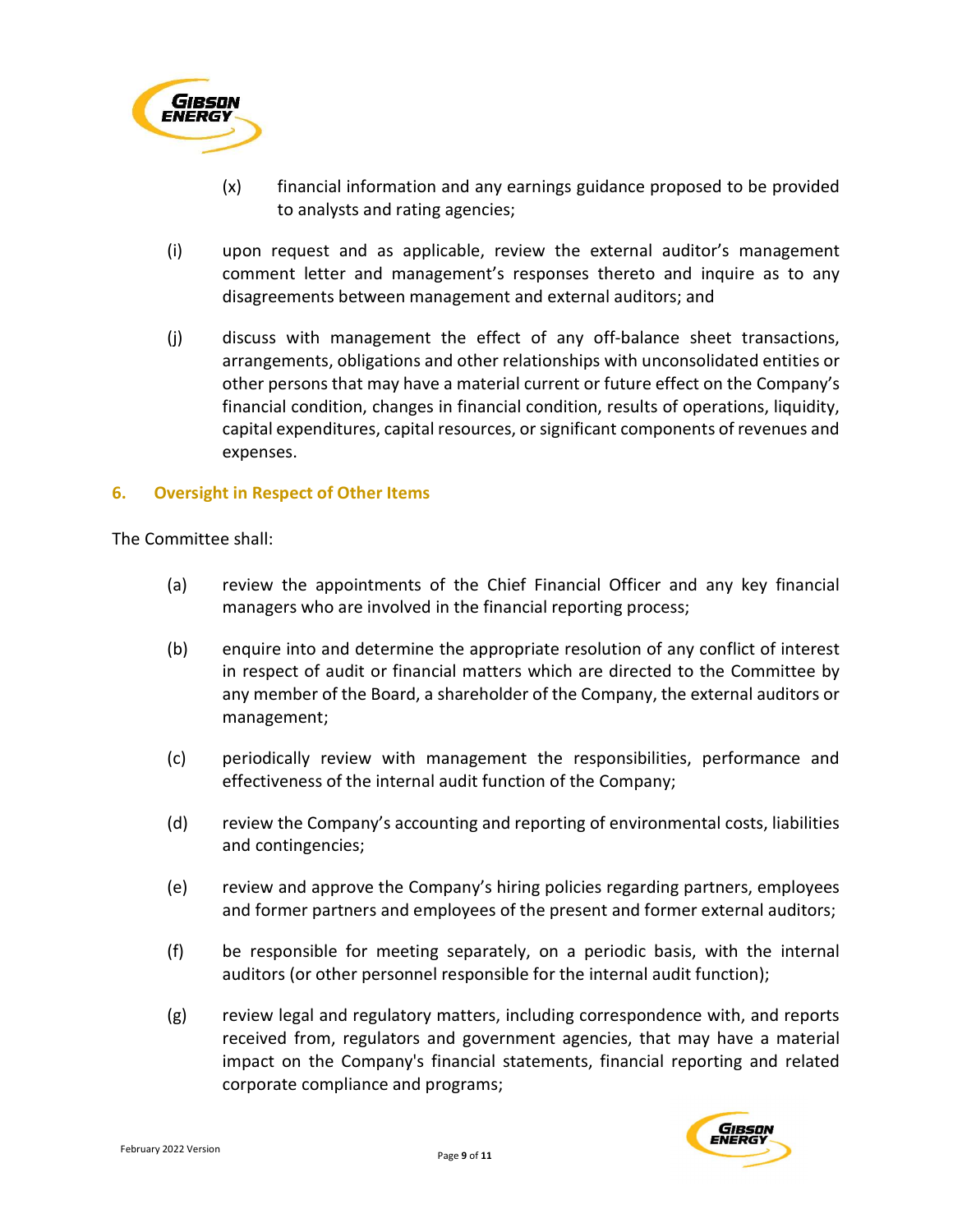

- (h) review the portions of the sustainability report containing significant information within the Committee's mandate;
- (i) review with management at least annually the material tax planning intiatives of the Company; and
- (j) conduct other investigations or assignments as assigned by the Board or deemed necessary by the Committee to fulfill its mandate.

#### 7. Approval of Audit and Permitted Non-Audit Services Provided by the External Auditors

- (a) Over the course of any year there will be two levels of approvals that will be provided. The first is the existing annual Committee approval of the audit engagement and identifiable permitted non-audit services for the coming year. The second is in-year Committee pre-approvals of proposed audit and permitted non-audit services as they arise.
- (b) Any proposed audit and permitted non-audit services to be provided by the external auditors to the Company or its subsidiaries must receive prior approval from the Committee. The Chief Financial Officer of the Company shall act as the primary contact to receive and assess any proposed engagements from the external auditors.
- (c) The Committee is also authorized to approve non-audit services that may be provided by a party that is not the external auditors. Examples may be a quarterly review or consulting advice relating to the quarterly financial statements (which the Committee may approve without committing the Company to have a quarterly review of the financial statements on an ongoing basis), tax advice and tax consulting services, or any other consulting services that the Committee determines that it will obtain from any party that is not the external auditors.
- (d) Following receipt and initial review for eligibility by the primary contacts, a proposal would then be forwarded to the Committee for review and confirmation that a proposed engagement is permitted.
- (e) In the majority of such instances, proposals may be received and considered by the Chair (or such other member of the Committee who may be delegated authority to approve audit and permitted non-audit services), for approval of the proposal on behalf of the Committee. The Chair will then inform the Committee of any approvals granted at the next scheduled meeting.

#### 8. Limitations on Oversight Function